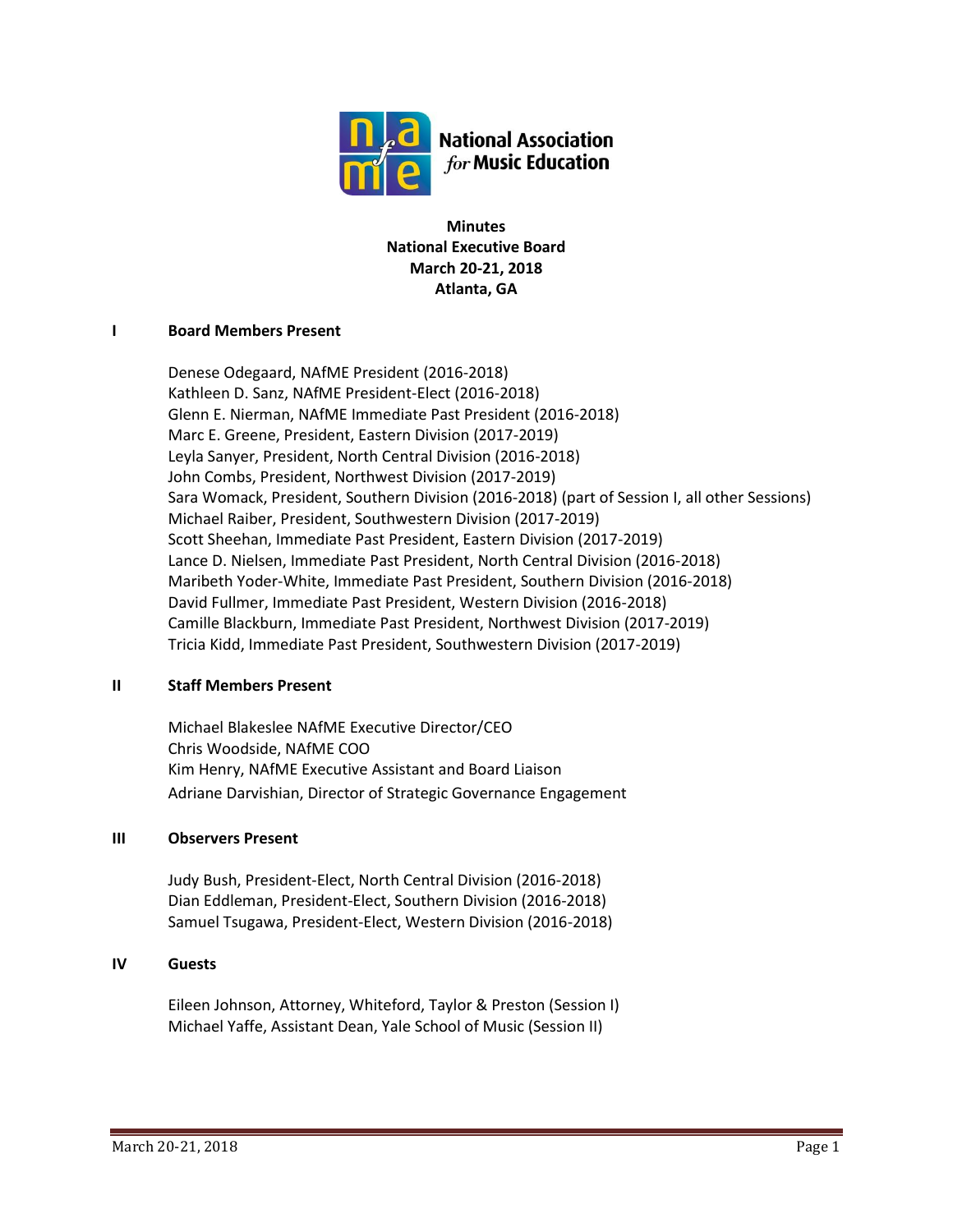## **Session I, Tuesday Morning, March 20, 2018**

#### **V Call to Order**

President Denese Odegaard called the meeting to order at 8:45am on Tuesday, March 20, 2018 in the Chastain IJ rooms, Westin Peachtree Plaza Hotel, Atlanta, GA.

#### **VI Review and Adoption of Agenda (Appendix A)**

*IT WAS MOVED BY GREENE, SECONDED BY RAIBER, AND CARRIED UNANIMOUSLY TO ADOPT THE AGENDA AND CONFIRM THE INTERIM ACTION AS PRESENTED WITH FLEXIBILITY AS DIRECTED BY THE PRESIDENT:*

- *CONFIRMED APPROVAL OF THE NAFME MINUTES OF THE JANUARY 25, 2018 MEETING*
- *APPROVAL OF CANDIDATES FOR EASTERN DIVISION PRESIDENT-ELECT*
	- o *SUSAN B. BARRE, WATERVILLE, ME*
	- o *MICHAEL W. BROWNELL, FREEVILLE, NY*

#### **VII Reports**

#### **B Report of Executive Director**

Executive Director Mike Blakeslee updated the board on the general direction of the NAfME budget. Mr. Blakeslee asked for input from the board regarding four major areas of funding:

- 1. Give a Note (GAN) Foundation support;
- 2. Standards based teaching proposal;
- 3. Future of publications;
- 4. National Teacher Center Mentoring Project work.

Mr. Blakeslee reviewed the current budget commitment for the GAN Foundation with the board. There is a shared services agreement in place between NAfME and GAN. Mr. Blakeslee reported that GAN had requested additional funding to ensure its continued operations. Ms. Eileen Johnson, the attorney of record for both NAfME and GAN, joined the board via phone for any questions that occurred during this discussion. Ms. Johnson was able to provide further clarity about how the Foundation began and the origination of the shared services agreement. President Odegaard took a "fist of 5" from the board, and it was the consensus of the board that the budget did not allow for an increase in support to GAN. Mr. Blakeslee will report that to GAN and work with the GAN Chair on the best path forward.

Mr. Blakeslee reviewed a budget request from staff in support of a standards-based curriculum project. The board provided feedback indicating normal practice for NAfME is to use volunteers to do this work. It was also noted that this work is done to better success at the state level, however, some states have difficulty obtaining the funding to do this work. It was the consensus of the board that staff continue to explore possible models while utilizing current internal resources.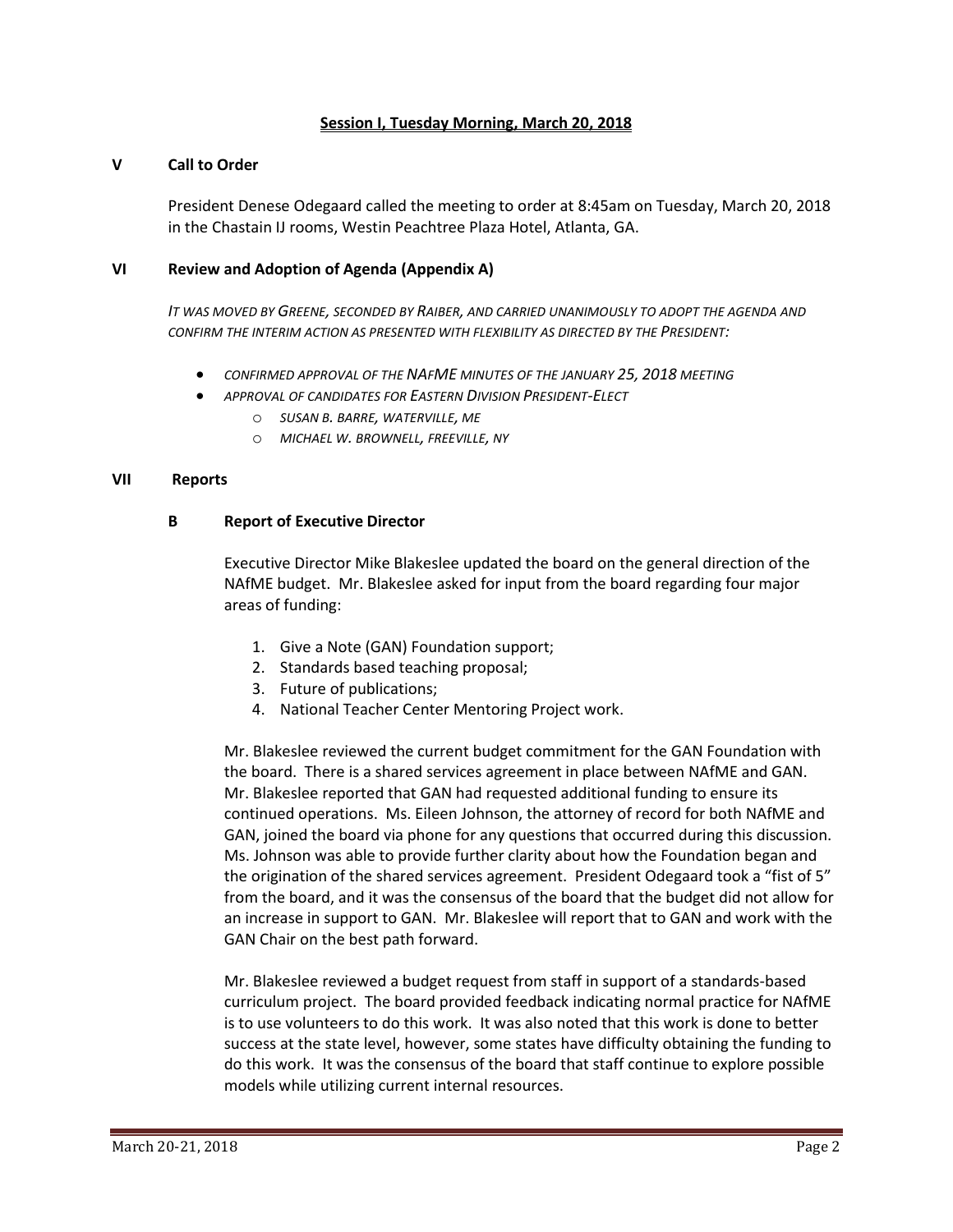Mr. Blakeslee reviewed the current subscription status of JRME for the board. SRME has requested to make JRME free to all members. Staff will need to review the existing contracts and determine if this is possible. This model would mirror the current model with MEJ. Staff will report back to the board.

Mr. Blakeslee reviewed the current subscription status of TM with the board. Currently, members receive a hard copy magazine four times a year, and digital access. The board agreed that members should receive a tangible item throughout the year to maintain a "touch" from the association. Staff is proposing to change the delivered content from four magazines per year to two magazines and two other pieces of material, such as posters, toolkits, or "white papers" on specific subject matter. This other content could be delivered during strategic points of the year to best help classroom teachers. It was also determined by the board that changing the subscription and the "touch point" of both publications could be an opportunity to better market the upcoming conferences of the association. The board requested staff review the level of funding and different options to spend that money as outlined above, as well as determine the appropriate oversight of this possible newly formatted and delivered content.

Mr. Blakeslee and President Odegaard reviewed the current contract and project work on mentoring with the National Teacher Center. This project is currently budgeted as a one-year pilot program with the goal to move to a larger program. The program is planned to have 30 mentors. Currently, President Odegaard and the New Teacher Center representatives assigned to this project are meeting with Teacher Leads/Music Supervisors to identify the best mentors and obtain teacher release time. The Tier 1 outreach is to Houston, Charlotte-Mecklenburg, New York City, Denver, Philadelphia, and Prince George's County, MD. Southwestern Division President Michael Raiber asked that a provision be made for an independent evaluation of the project. President-Elect Kathleen D. Sanz also requested President Odegaard log the hours of time she dedicates to this project for future reference.

President Odegaard recessed the NEB at 11:55am for lunch. Following the lunch recess, she called the meeting back to order at 12:45pm.

# **Session II, Tuesday Afternoon, March 20, 2018**

# **A Report of Chair, Executive Committee**

President Odegaard provided an update on Diversity, Equity, Inclusion and Access. The board was directed to review the document provided in the board book of all activities by governance, leadership and staff to date regarding Diversity, Equity, Inclusion and Access. President Odegaard also previewed materials for the Cultural Diversity and Social Justice ASPA meeting that will take place on Thursday, March 22. The board provided feedback to further the discussions with the ASPA. An update will be provided to the board following the ASPA meeting.

President Odegaard asked Immediate Past President Glenn Nierman to review the upcoming International Society for Music Education (ISME) National Affiliate change. At the upcoming meeting in Baku, the ISME members in attendance will vote on ratifying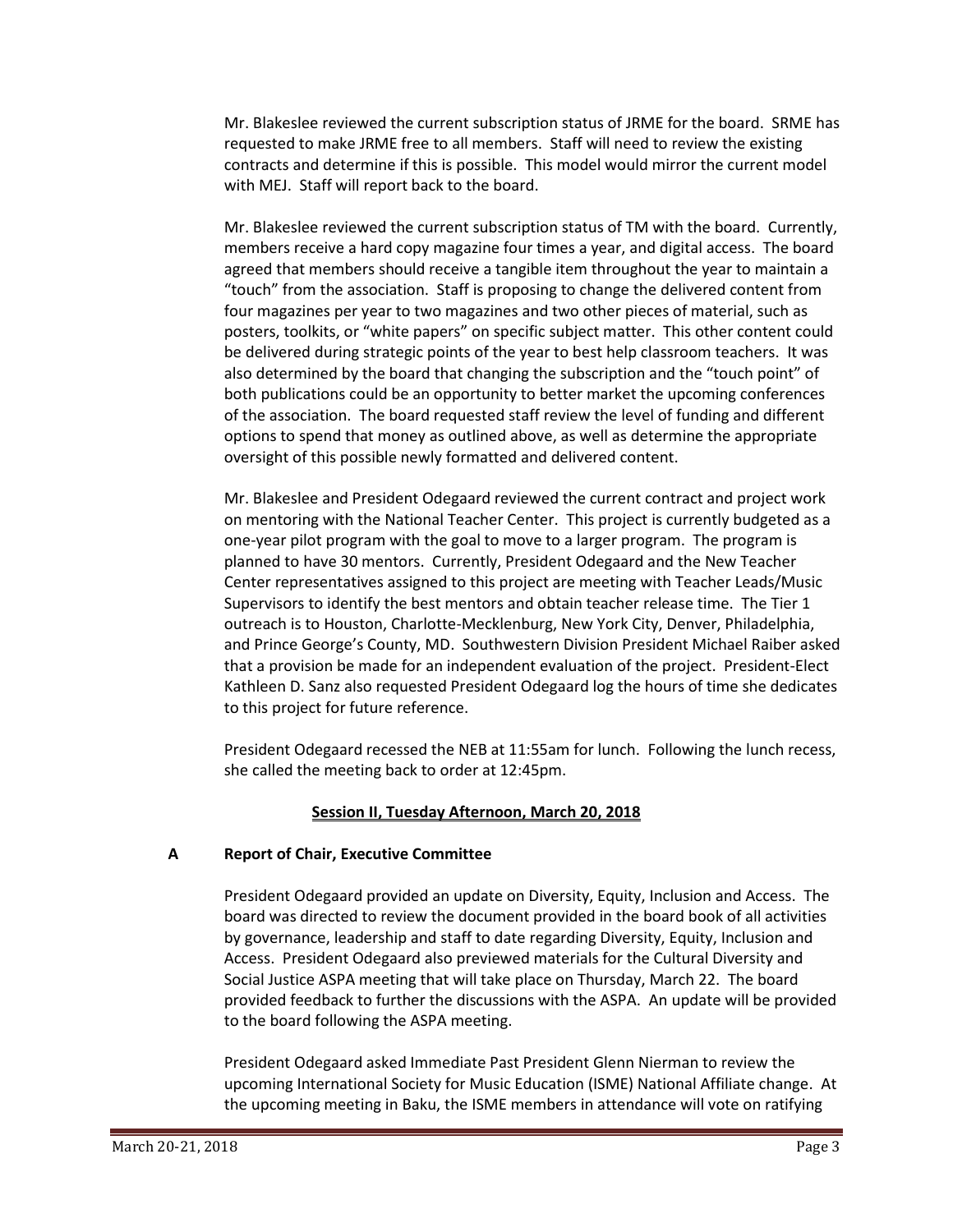new amendments to the constitution and bylaws to allow for multiple affiliates worldwide, which means those groups will be able to host meetings. Mr. Nierman will continue to obtain more information to best prepare President Odegaard for her attendance at the upcoming conference.

## **B Report of Executive Director/CEO (continued)**

Executive Director Mike Blakeslee highlighted, as requested by the NEB, a few items from the consolidated management reports by the four strategic objectives.

Mr. Blakeslee provided the board with a technology update. Staff is currently working with the Council of State Executives to find the best way to serve the basic business needs of the association and the states. A memorandum and survey have been sent to the State Executives to establish core outcomes, and determine what reports need to be generated from the database. This discussion will continue at the National Assembly to find the best path forward for all involved. At the same time as this dialogue with the State Executives, a new registration system has been acquired by NAfME, and Amplify is continuing to be successful with 4877 registered users to date.

Chief Operating Officer Chris Woodside provided the legislative update to the board. NAfME is working with Congresswoman Nydia Velazquez (NY-7) to introduce the Guarantee Access to Arts & Music Education (GAAME) Act. This bill would insert language into Title I, Part A of ESEA, to encourage school districts to use their Title I, Part A funds to improve student access to sequential, standards-based music education, taught by licensed educators. The release date is to be determined. Staff will continue to update the board.

Mr. Woodside updated the board on the FY18 Appropriations to date. In February, Congress passed a bipartisan budget agreement, which eliminates sequester caps and raises both defense and non-defense discretionary (NDD) spending caps for two years. This agreement paves the way for Congress to finally craft a full-year omnibus appropriations bill for FY 2018. Congress now has the ability to properly fund keyeducation programs, including the ESSA's well-rounded programs, like Title IV-A. Congress has until March 23 to put together an Omnibus appropriations bill.

Mr. Woodside updated the board on the Higher Education Act (HEA) reauthorization requests that have been finalized and provided to the Senate HELP Committee leadership. The legislative agenda is being supported by all 35 members of the Music Education Policy Roundtable. Staff is currently meeting with members of the Committee to find champions for our legislative goals, which include:

- 1. Aligning Teacher Preparation with ESSA's Commitment to a Well-Rounded Education
- 2. Promote Diversity and Cultural Responsiveness in Music Education
	- Establishing and enhancing programs of teacher education for all well-rounded subjects at Historically Black Colleges and Universities (HBCUs) and Hispanic-serving institutions (HSIs).
	- Loan Forgiveness for Well-Rounded Educators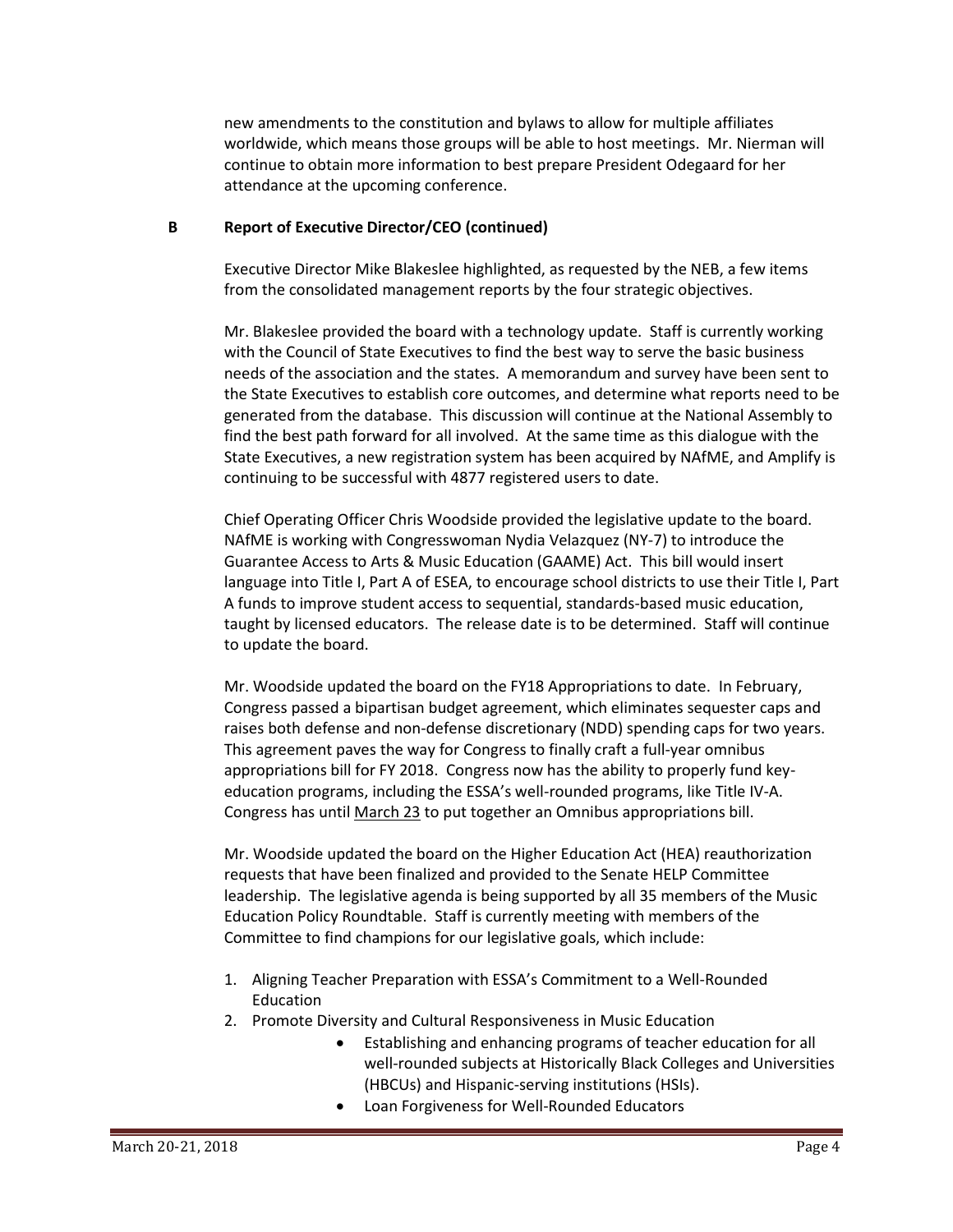- 3. Reauthorization of the Jacob K. Javits Fellowship Program.
	- Language used from Rep. Velazquez's Javits Act.

Mr. Woodside updated the board about the U.S. Department of Education's extended deadline for submission of comments regarding its *Consolidated State Performance Report* (CSPR). The CSPR is the required annual reporting tool for each State as authorized by ESSA. Part I collects data related to five ESSA Goals related to proficiency in reading/language arts, mathematics and English; students are taught by high quality teachers; and that all students are learning in environments conducive to learning. Part II collects information related to state activities and outcomes of specific ESSA programs. NAfME has created a template for the CSPR by adding components that will be helpful in evaluating a well-rounded education, including music and arts. Staff is currently working to get additional endorsements and sign-ons from Roundtable and other arts education groups.

# **C Foundation Report**

Mr. Blakeslee and Mr. Nierman provided a Foundation report during Session I of this meeting.

## **D Report on NAfME Elections**

President Odegaard reviewed the results of the recent NAfME Elections for National President-Elect, Division Presidents-Elect, and the approved By-laws Amendment.

Candidates for Eastern Division President-Elect were approved on the consent agenda on page 2.

# **E Report of Chair, Professional Development Committee**

North Central Division Immediate Past President Lance Nielsen provided a review of the annual In-Service Conference. Mr. Nielsen reported the highest number of submissions yet for this conference. The review team has been expanded to review all parts of the opus areas. Meetings with the facilitators have occurred and everyone is very excited about the upcoming conference.

NAfME Immediate Past President Glenn Nierman provided an update on the Biennial Research Conference. There are close to 600 people registered for the conference. A community for this conference was created in Amplify to be utilized during the meeting, following the plenary, and after the conference concludes.

Eastern Division Immediate Past President Scott Sheehan provided an update on the All National Honors Ensembles event. Application numbers are good to date. There is nine hours of professional development planned. We are working on a plan to capture video to push out through webinars on The Academy platform and other portals once there is a finalized plan of how each ensemble will realize the standards in their process. The guitar ensemble is new this year, and it is getting lots of attention and promotion through the guitar council. May 4 is the application deadline, with the selection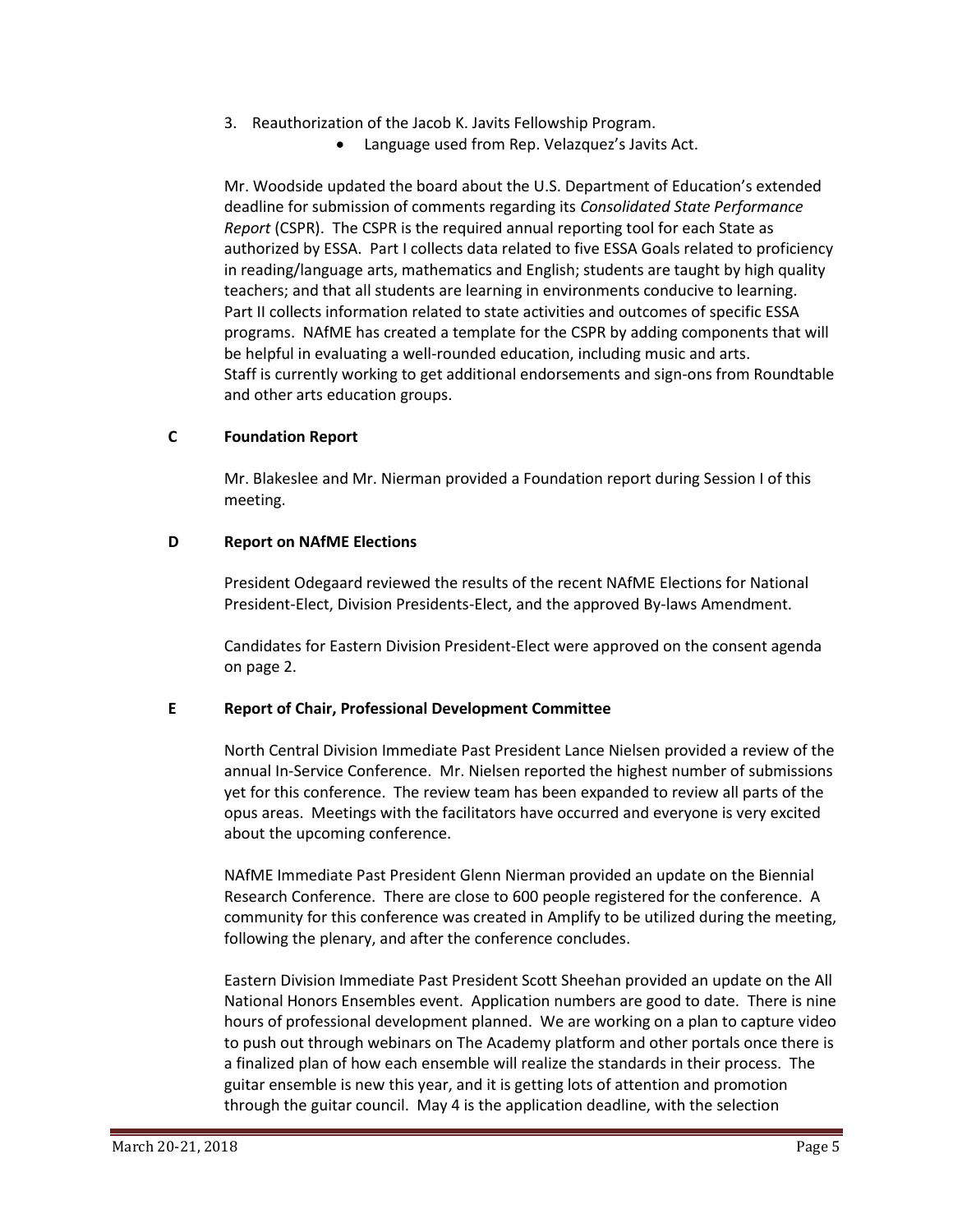committee May 26. Notifications are being sent out earlier this year to try and reach applicants before the school year concludes.

Mr. Blakeslee provided an update on the Jazz at Lincoln Center (JALC) relationship. Mr. Blakeslee is in the process of scheduling a meeting with Todd Stoll, Vice President of Education at JALC, and representatives from the Eastern Division and NYSSMA. This meeting will further talks on how to improve the process for the ANHE.

Mr. Blakeslee provided an update on the USAAMB program. The Army has withdrawn their sponsorship of the event but would consider providing professional development for the field band portion. There is still no title sponsor, and this will not be decided until mid-summer. Staff will keep the board updated.

# **F Report of NEB Liaisons**

President Odegaard directed the board to the reports of the NEB liaisons provided in the board book. The board discussed the success of The NAfME Academy and requested a financial analysis of the cost with a third party running the platform and the financial return NAfME sees from the program.

North Central Division President-Elect Judy Bush noted from the report of the Council on Innovations that they conducted a teacher survey in California and would like to roll this out nationally. President-Elect Bush will request a copy of that survey to provide to the board and determine the best plan to roll it out.

Mr. Nierman reported three discussion points from the Council for Guitar Education to the board. These included:

- The Council has collectively created a 4-year best practices list of skills for each of the four levels of guitar, which could possibly include videos of the best practices. Most schools are only teaching two levels, beginning and intermediate. (NOTE: Could this could be published as a book similar to *Teaching Wind and Percussion Instruments—A Course of Study*?)
- The Council is considering whether to recommend to NAfME that it offer a guitar program (not guitar teacher) certification program, similar to the one offered by the Guitar Foundation of America, but with more realistic certification criteria.
- The Council has exhausted its contacts for identifying guitar educators who are qualified to be state MEA leaders. About half of the states with educators willing to be the state contacts for the Guitar Council and to become more involved with their state MEAs have been identified. There are certainly pockets of guitar classes being taught by band, choir or orchestra teachers in every state who are not listed or identified as guitar teachers. How do we identify these persons?

The board directed Mr. Blakeslee to have further discussions with the Council regarding all these items, and report back to the board.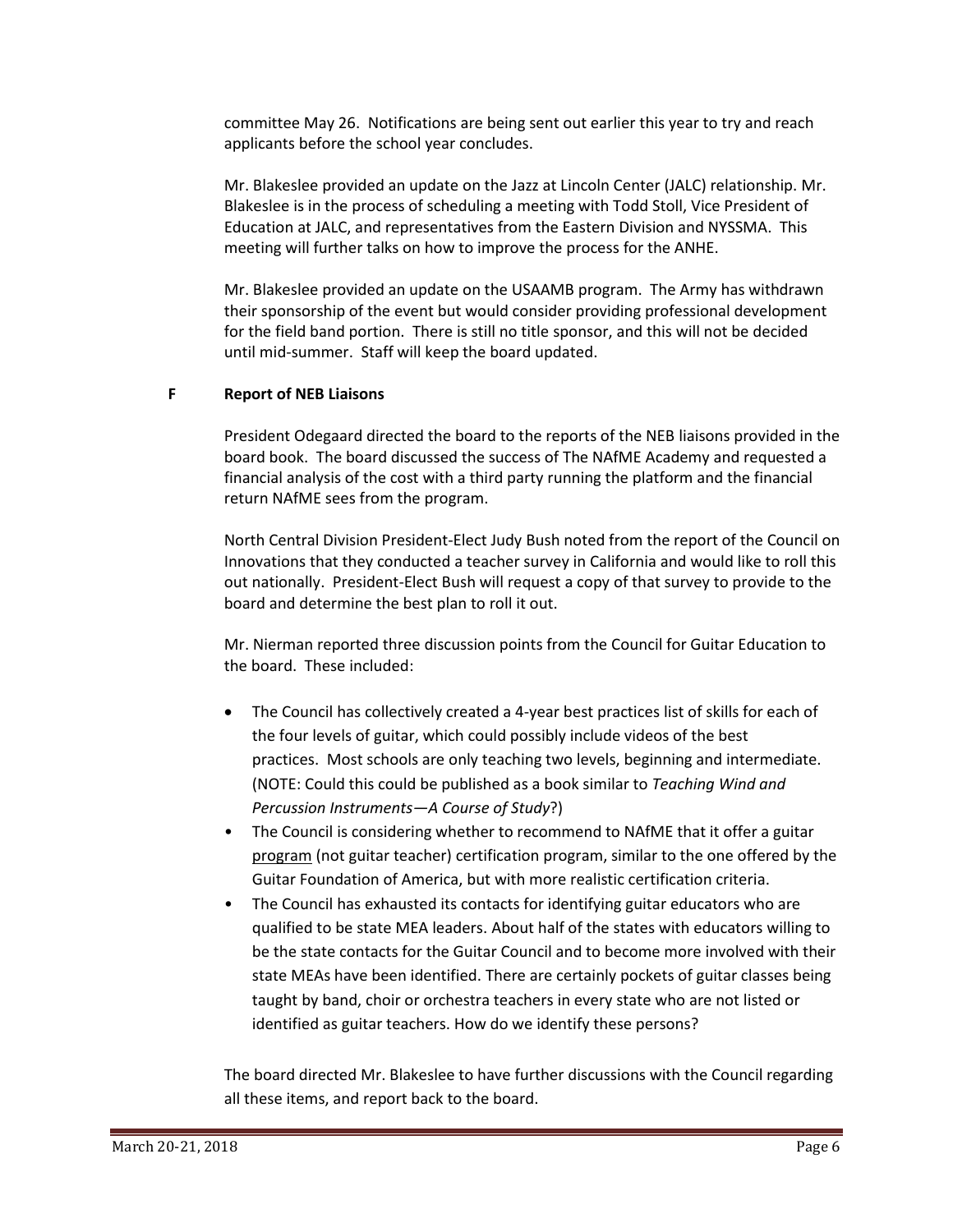President Odegaard recessed the NEB at 3:25pm. Following the recess, she called the meeting back to order at 3:30pm. At that time, Michael Yaffe, Associate Dean at the Yale School of Music, joined the board meeting to discuss the "Proposed Topic for the 2019 Symposium on Music in Schools", and the *Declaration on Music Equity in City Schools*. Mr. Yaffe detailed the action plan for the Declaration. He would like to disseminate it to different decisionmakers and hope to inform them so they might take action. President Odegaard asked staff to work with Mr. Yaffe on a possible webinar through The NAfME Academy and participation in the National Assembly.

President Odegaard recessed the National Executive Board at 5pm to reconvene at 8:45am on Wednesday, March 21, 2018.

# **Session III, Wednesday Morning, March 21, 2018**

The National Executive Board went back into regular session at 8:45am.

#### **VIII Old Business**

#### **A Discussion of NASS 2018**

President-Elect Kathleen D. Sanz led the discussion of the draft agenda with the board. The board was asked if they preferred dinner to be provided or on their own for Friday evening at NASS. The board also discussed the length of time for the division meetings and the possibility of awards breakfasts during the NASS. The board provided guidance on these questions.

## **B List of 2018 Fall Division Board Meeting Dates**

President Odegaard led a review of the Fall Division Board Meetings.

## **C List of 2018-2020 NEB Meeting Dates**

President Odegaard led a review of the 2018-2020 NEB Meetings.

| 2018-2020                               |                   |  |  |
|-----------------------------------------|-------------------|--|--|
| NEB Meeting at Biennial - Atlanta, GA   | Mar 20-21, 2018   |  |  |
| Executive Committee Reston (Budget)     | April 27-28, 2018 |  |  |
| Executive Committee virtual pre-meeting | May 18, 2018      |  |  |
| <b>NEB Virtual</b>                      | May 22, 2018      |  |  |
| Executive Committee virtual pre-meeting | June 21, 2018     |  |  |

# **NAfME National Executive Board 2018-2020**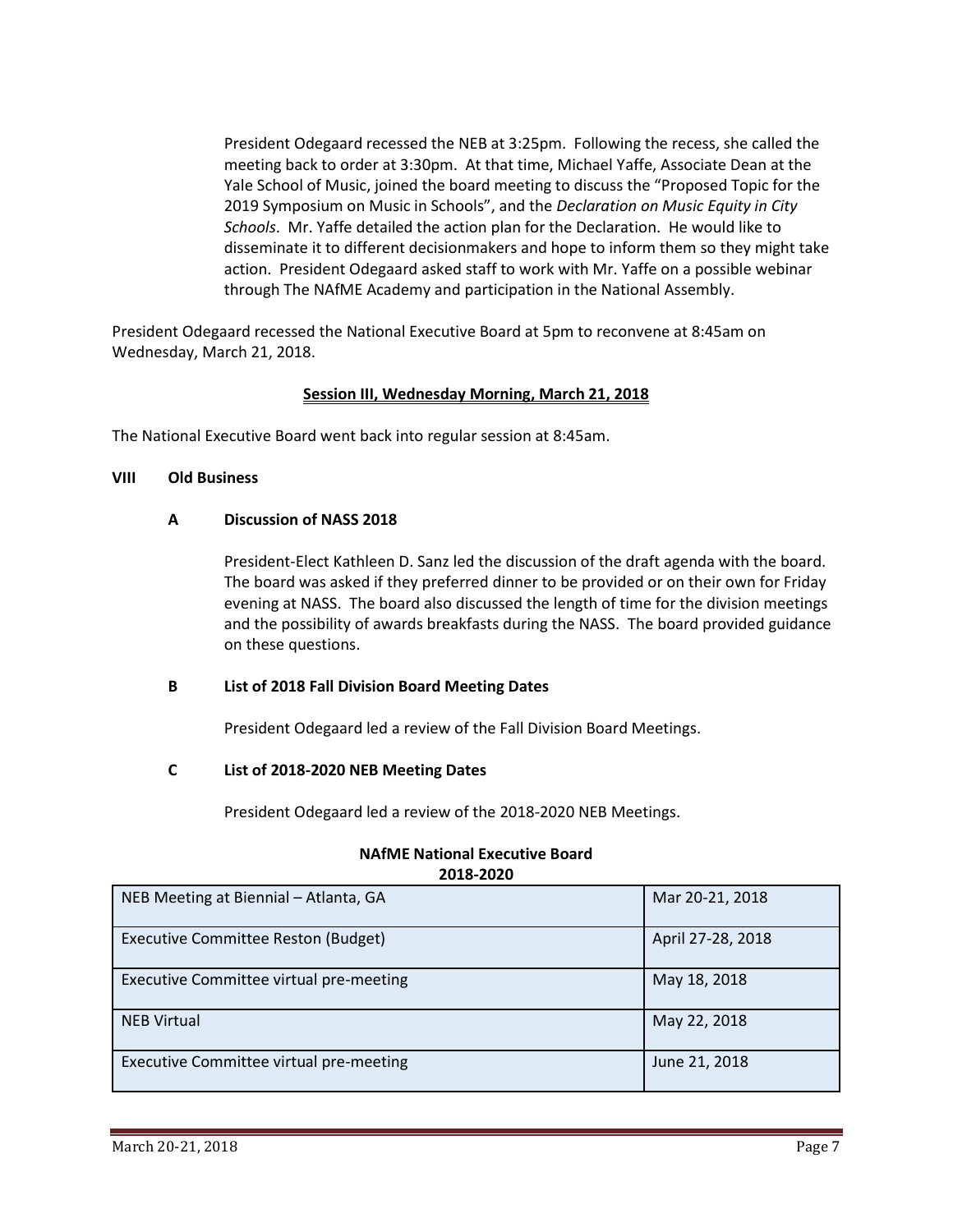| <b>NEB New Member Orientation</b>              | June 25, 2018         |
|------------------------------------------------|-----------------------|
| NEB at National Assembly - Tysons Corner, VA   | June 26-27, 2018      |
| Executive Committee virtual pre-meeting        | Sept 18, 2018         |
| **NEB virtual                                  | ** Sept 18, 2018      |
| Executive Committee virtual pre-meeting        | Nov 1, 2018           |
| NEB at Conference – Grapevine, TX              | Nov 9-10, 2018        |
| <b>Executive Committee at NAMM</b>             | Jan. 24-27, 2019      |
| <b>NEB Virtual</b>                             | Jan. 24, 2019         |
| Executive Committee virtual pre-meeting        | March 14, 2019        |
| <b>NEB Virtual</b>                             | March 19, 2019        |
| <b>Executive Committee Reston (Budget)</b>     | April 26-27, 2019     |
| Executive Committee virtual pre-meeting        | May 17, 2019          |
| <b>NEB Virtual</b>                             | May 21, 2019          |
| Executive Committee virtual pre-meeting        | June 11, 2019         |
| <b>NEB New Member Orientation</b>              | June 16, 2019         |
| NEB at National Assembly - WDC                 | June 17 - 24, 2019    |
| <b>Executive Committee virtual pre-meeting</b> | SEPTEMBER 2019        |
| <b>NEB Virtual</b>                             | SEPTEMBER 2019        |
| <b>Executive Committee virtual pre-meeting</b> | Oct. 29, 2019         |
| <b>NEB at Conference</b>                       | Nov. 7-10, 2019       |
| <b>Executive Committee at NAMM</b>             | TBD: Jan. 22-25, 2020 |
| <b>NEB Virtual</b>                             | TBD: Jan. 22, 2020    |
| Executive Committee virtual pre-meeting        | March 19, 2020        |
| <b>NEB Virtual</b>                             | March 24, 2020        |

÷.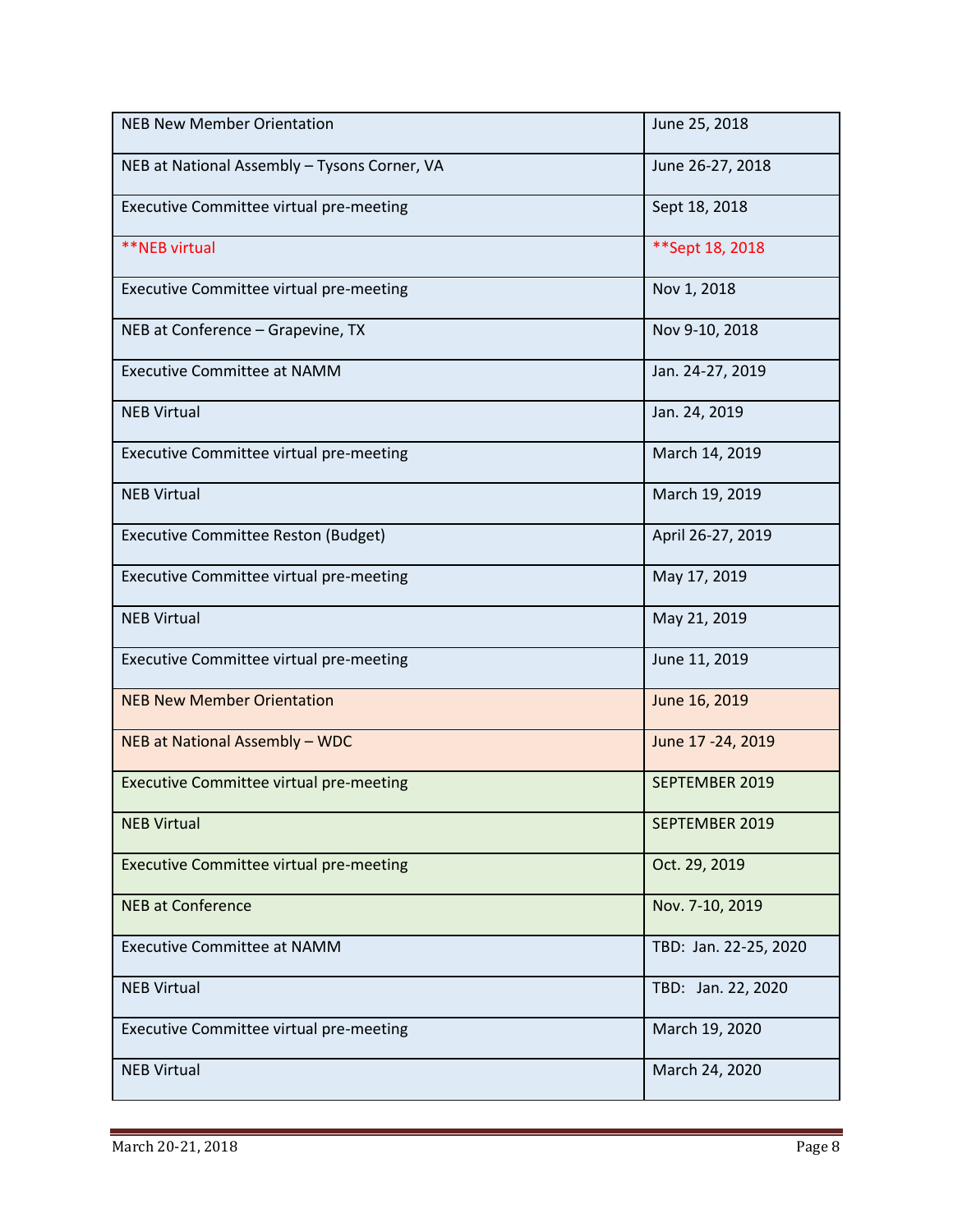| <b>Executive Committee Reston (Budget)</b>     | April 24-25, 2020 |
|------------------------------------------------|-------------------|
| Executive Committee virtual pre-meeting        | May 15, 2020      |
| <b>NEB Virtual</b>                             | May 19, 2020      |
| <b>Executive Committee virtual pre-meeting</b> | June 16, 2020     |
| <b>NEB New Member Orientation</b>              | June 22, 2020     |
| <b>NEB at National Assembly</b>                | June 23-30, 2020  |

2018 DATES to avoid when setting meeting dates:

| 1. | August 7-11, 2018        | DCI                                                 |
|----|--------------------------|-----------------------------------------------------|
| 2. | August 25-26, 2018       | Southwestern Division Meeting, Oklahoma City, OK    |
| 3. | Sept. 9-10, 2018         | <b>Southern Division Meeting, Nashville, TN</b>     |
| 4. | Sept. 9-11, 2018         | Rosh Hashanah                                       |
| 5. | Sept. 15-16, 2018        | <b>Western Division Meeting, place - TBD</b>        |
| 6. | Sept. 18-19, 2018        | Yom Kippur                                          |
| 7. | Sept. 22-23, 2018        | North Central Division Meeting, Indianapolis, IN    |
| 8. | October 15-20, 2018      | Sweet Adelines International                        |
| 9. | October 20-21, 2018      | <b>Eastern Division Meeting, Pittsburgh, PA</b>     |
|    | 10. November 7-10, 2018  | Orff, Cincinnati, OH                                |
|    | 11. November 7-11, 2018  | <b>Bands of America</b>                             |
|    | 12. November 11-14, 2018 | NAfME National In-Service Conference, Grapevine, TX |
|    | 13. November 16-20, 2018 | National Association of Schools of Music (NASM)     |

Future Dates:

| <b>New Business</b>      |                                                                |
|--------------------------|----------------------------------------------------------------|
|                          |                                                                |
| 10. June 24-July 1, 2024 | NEB Meetings, Pre-Meetings, NASS & Division Meetings, Wash. DC |
| 9. June 26-July 3, 2023  | NEB Meetings, Pre-Meetings, NASS & Division Meetings, Wash. DC |
| 8. November 3-6, 2022    | NAfME National In-Service Conference, Washington, DC           |
| 7. June 20-27, 2022      | NEB Meetings, Pre-Meetings, NASS & Division Meetings, Wash. DC |
| 6. November 4-7, 2021    | NAfME National In-Service Conference, Washington, DC           |
| 5. June 21-28, 2021      | NEB Meetings, Pre-Meetings, NASS & Division Meetings, Wash. DC |
| 4. November 2-8, 2020    | NAfME National In-Service Conference, Kissimmee, FL            |
| 3. June 23-30, 2020      | NEB Meetings, Pre-Meetings, NASS & Division Meetings, Wash. DC |
| 2. November 7-10, 2019   | NAfME National In-Service Conference, Kissimmee, FL            |
| 1. June 17 - 24, 2019    | NEB Meetings, Pre-Meetings, NASS & Division Meetings, Wash. DC |

# **IX New Business**

# **A Common Agenda Items for Division Board Meetings**

President Odegaard led the discussion for common agenda items at the Division Board Meetings to take place at National Assembly 2018 and the Fall 2018 Division Board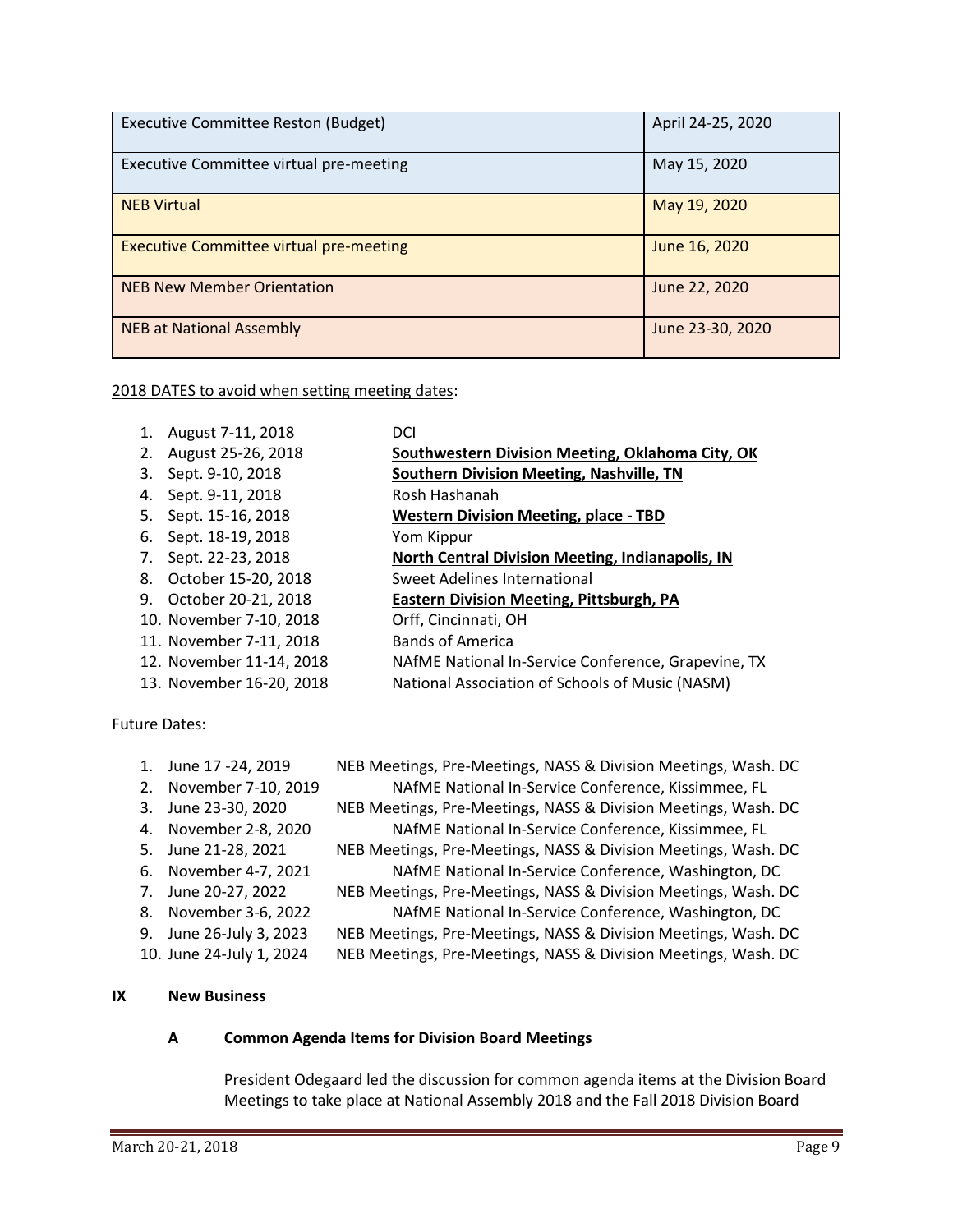Meetings. The board agreed on items to discuss at the Division meetings. The board specifically addressed issues related to Diversity, Equity, Inclusion and Access and how best to address this with the Division Boards, as well as how acts of school violence and natural disasters impact our students and teachers in music education. The staff was directed to explore ways to respond to topics of this nature and share that back with the Executive Committee of the Board, so that the Committee might evaluate the effectiveness of the approach.

For the National Assembly Division Meetings, these topics included:

- Collegiate voting
- State chair positions
- Technology developments
- Possible chair positions
- Setting fall 2019 dates

For the Fall 2018 Division Meetings, these included:

- Collegiate voting
- Tech update
- Standards (OTL, MCA, etc.)
- IDEA state implications from ASPA meeting
- Setting 2019 Fall Division Meeting Board Dates

# **B Setting 2019 Meetings Dates**

President Odegaard requested the board members begin to determine 2019 meeting dates at the two sets of Division Board Meetings and report those back to staff to plan accordingly.

The Board went into a Retreat Session from 11am-4:20pm to study, review and discuss upcoming events and the NAfME Strategic Plan. No actions were taken during the Retreat Session.

## **X Adjournment**

*IT WAS MOVED BY RAIBER, SECONDED BY SANYER, AND CARRIED UNANIMOUSLY TO ADJOURN THE NATIONAL EXECUTIVE BOARD MEETING ON TUESDAY, MARCH 21, 2018 AT 4:20PM.*

Respectfully Submitted,

Modul Barales

Mike Blakeslee, Executive Director/CEO and CEO

Summary and notes formally taken by Kim Henry, Executive Assistant to the Executive Director/CEO.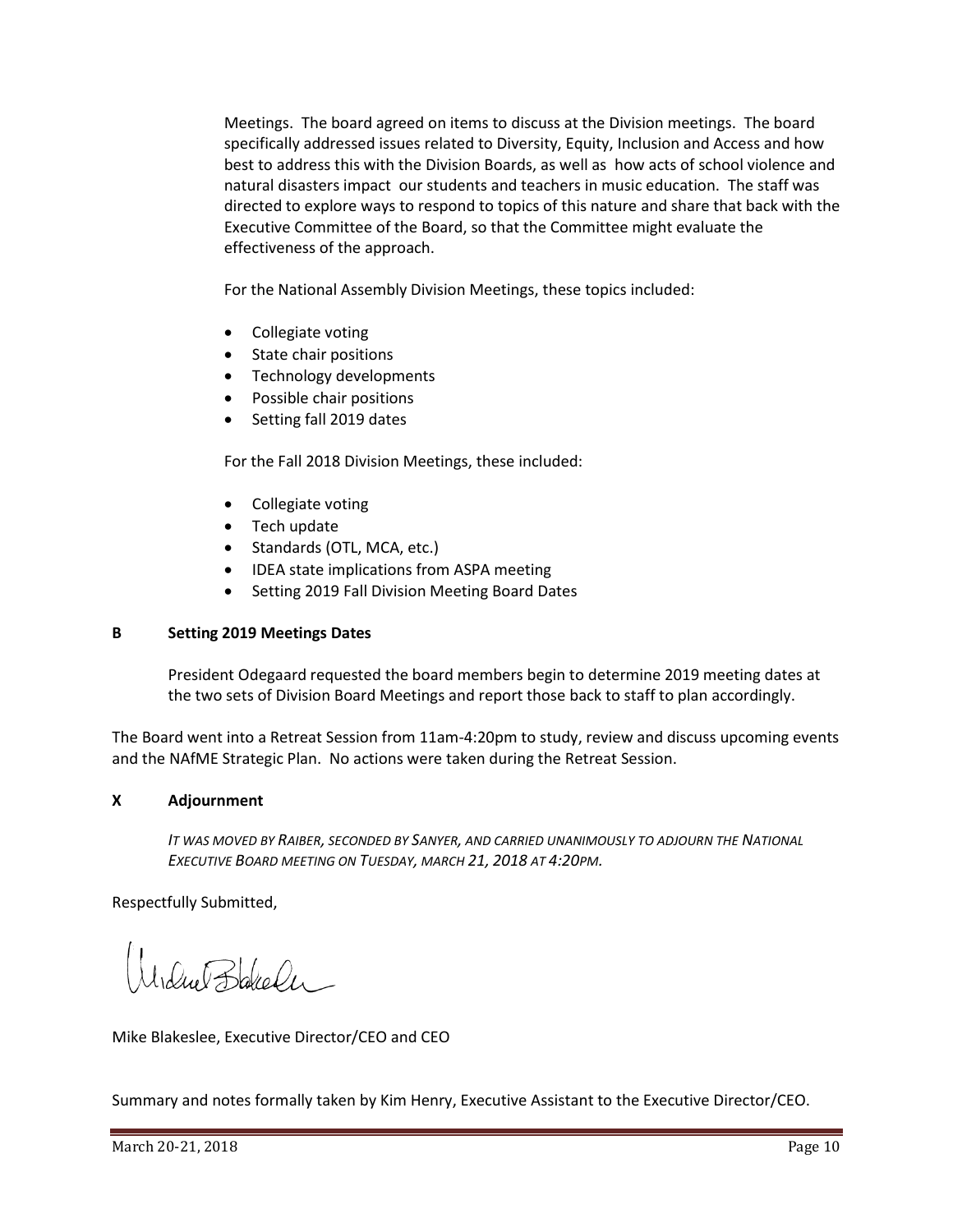Appendix A



# **National Executive Board Agenda Grapevine, TX November 10-11, 2017**

| I             |                                       | Review & Adoption of Agenda<br><b>Confirm Interim Actions</b>                                                                                                                                                           | Consent                                         | Page 3                                    |
|---------------|---------------------------------------|-------------------------------------------------------------------------------------------------------------------------------------------------------------------------------------------------------------------------|-------------------------------------------------|-------------------------------------------|
|               |                                       | Minutes of the September 19, 2017 NEB Meeting<br>Consent Agenda                                                                                                                                                         | Consent                                         |                                           |
|               |                                       | Approval of Northwest Division Representative<br>$\bullet$<br><b>Council for Innovations</b>                                                                                                                            | Consent                                         |                                           |
| $\mathbf{II}$ | <b>Executive Session</b>              |                                                                                                                                                                                                                         |                                                 |                                           |
|               |                                       | Financial, Budget, Personnel, and Program<br>$\bullet$<br>Development Issues                                                                                                                                            | Discussion                                      | Page 4                                    |
| Ш             | Reports                               |                                                                                                                                                                                                                         |                                                 |                                           |
|               | A                                     | Report of Chair, Executive Committee                                                                                                                                                                                    | Discussion                                      | Pages 5-                                  |
| 30            |                                       | 2018 Conference<br>$\bullet$<br>10                                                                                                                                                                                      | Discussion                                      | Pages 6-                                  |
|               |                                       | Philosophy SRIG Co-sponsorship<br>$\bullet$<br>Update on Diversity, Equity, Inclusion and Access<br>$\bullet$<br>Update on Library of Congress Report (PD)<br>$\bullet$<br>Guest presenter: Christine Fisher<br>$\circ$ | Informational<br>Informational<br>Informational | Pages 11-12<br>Pages 13-14<br>Pages 15-30 |
| 45            | B<br>Report of Executive Director/CEO |                                                                                                                                                                                                                         | Discussion                                      | Pages 31-                                 |
|               |                                       | <b>Consolidated Management Report</b><br>$\bullet$<br>for July 1-September 30                                                                                                                                           | Appendix B                                      | Pages 32-36                               |
|               |                                       | Summary of Actions & Follow-up<br>٠                                                                                                                                                                                     | Informational                                   | Pages 37-38                               |
|               |                                       | Financial Reports & Budget Update<br>$\bullet$                                                                                                                                                                          | Informational                                   | Pages 39-40                               |
|               |                                       | <b>Comparative Membership Report</b><br>$\bullet$                                                                                                                                                                       | Informational                                   | Page 41                                   |
|               |                                       | Government Relations/Legislative Update<br>$\bullet$                                                                                                                                                                    | Informational                                   | Pages 42-44                               |
|               |                                       | <b>Advocacy Grants to State MEAs</b><br>$\bullet$                                                                                                                                                                       | Informational                                   | Page 45                                   |
|               |                                       | All American Games (USAAMB) - Possibilities for the future Informational<br>٠                                                                                                                                           |                                                 |                                           |
|               |                                       | <b>Update on Building Options</b><br>$\bullet$<br><b>CBRE Update - Virtual</b><br>$\circ$                                                                                                                               | Informational                                   |                                           |
|               |                                       | <b>Technology Update</b>                                                                                                                                                                                                | Informational                                   |                                           |
|               | C                                     | Give a Note Foundation                                                                                                                                                                                                  | Informational                                   | Pages 46-50                               |